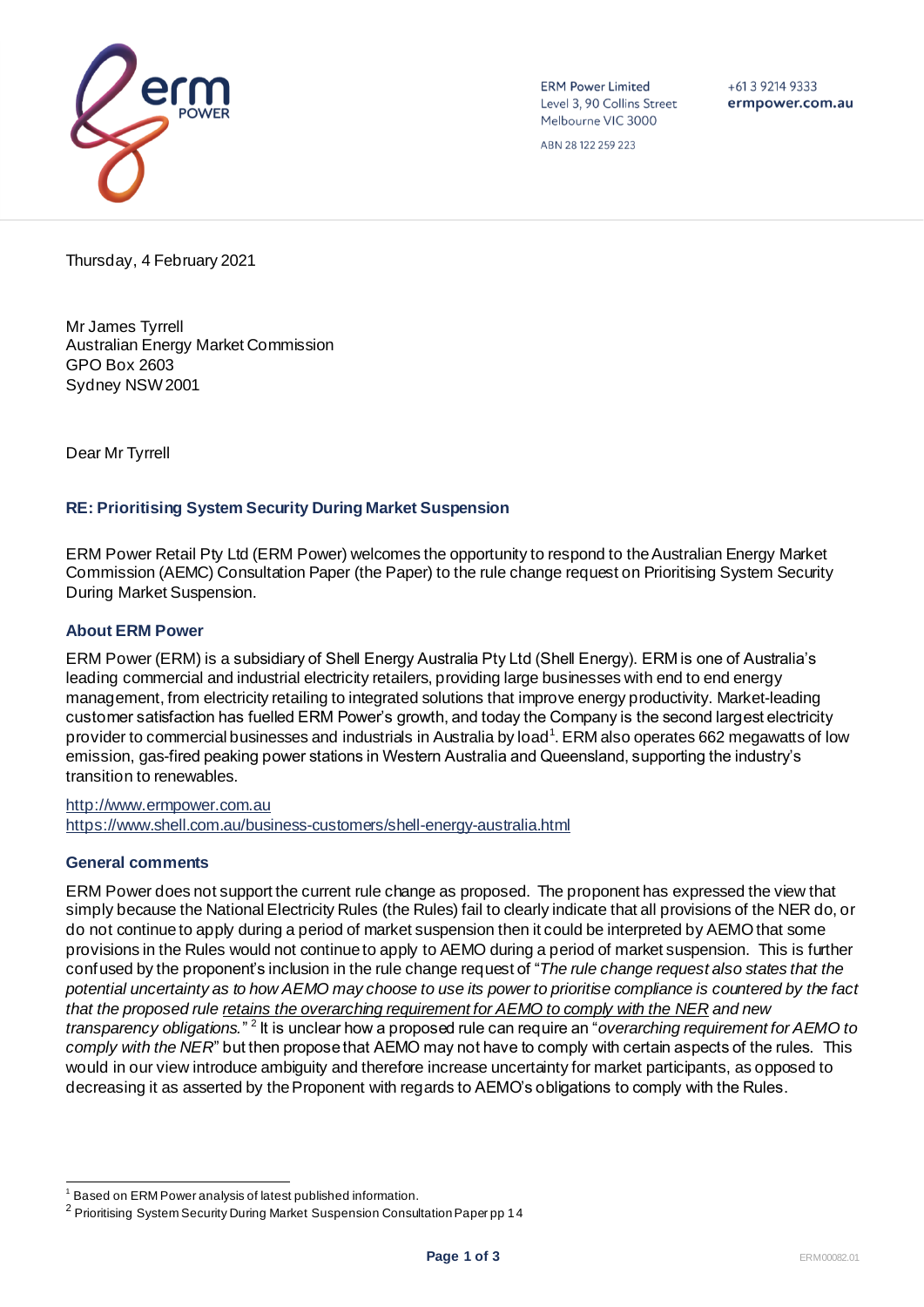

Our view is that during periods of market suspension the Rules continue to apply unless specified otherwise. Accordingly, if clarity to this is required, we support alternative Option 1<sup>3</sup> in the Paper, to confirm that the Rules in their entirety continue to apply during a period of market suspension. We also support an accompanying provision that provides that in extraordinary circumstances where AEMO or a market participant is unable to simultaneously comply with an obligation critical to system security and a more administrative obligation, it is appropriate that the more critical obligation is prioritised. It would be clear that AEMO or a market participant must attempt to comply with all relevant NER clauses in all circumstances. This option would rely on enforcement action decisions from the AER in relation to non-compliances, which would take into account all the circumstances that existed at the time.

## **Materiality of the issue**

Market suspension events have been rare, there have been only 2 market suspension events in the history of the NEM. Further, there is no information or analysis to indicate that periods of market suspension are expected to be more frequent in the future.

Whilst we agree that secure operation of the power system should be the first priority during any period of market suspension, there is nothing to suggest this was not the case during the previous market suspension events. Additionally, we note there has been no suggestion that AEMO was prevented from complying with the Rules during either of the events due to a need to prioritise secure operation of the power system.

Whilst the AER noted some Rules compliance shortfalls by AEMO during the market suspension period associated with and following the South Australian Black System event in September 2016, we note the Paper indicates these were primarily procedural based issues that have since been rectified by AEMO.<sup>4</sup>

In conclusion, the issue raised by the proponent does not appear to be material, and there is no evidence that it will become material in the future.

## **Assessment framework**

We support the assessment framework as set out in the Paper, in particular that the rules must be able to remain effective and clear in achieving desired outcomes not only under a business-as-usual system operation, but also during periods of extreme events, such as a period of market suspension. Whilst there is likely to be a degree of uncertainty as to the safety and security of the national electricity system during a market suspension event, in these circumstances it is important to maintain predictability and transparency of AEMO's potential actions for market participants to make informed and efficient operational decisions. The costs of potential uncertainty should be weighed against the benefits of this additional flexibility provided to AEMO.

It is thus unclear to us why the primary focus of the proposed rule appears to remove the need for AEMO to publish market notices which are an important tool to inform participants of what is occurring during a market suspension period. This seems to be counter to the requirement for transparency of AEMO's actions and in our view would create barriers to market participants making informed and efficient operational decisions. The Proponent recognises that it is possible that participants may face some uncertainty as to how AEMO may choose to use its power to prioritise compliance with power system security elements of the NER if the proposed change is made. More specifically, participants may face some uncertainty as to AEMO's actions, if it elects to not comply with administrative elements of the NER, such as the issuance of market notices. This uncertainty may create some costs for market participants, and ultimately customers, if it results in less efficient operational decision-making. In ERM Power's view the costs of such uncertainty to market participants and ultimately consumers may be significant.

<sup>&</sup>lt;sup>3</sup> Prioritising System Security During Market Suspension Consultation Paper pp 15

<sup>&</sup>lt;sup>4</sup> Prioritising System Security During Market Suspension Consultation Paper Appendix B